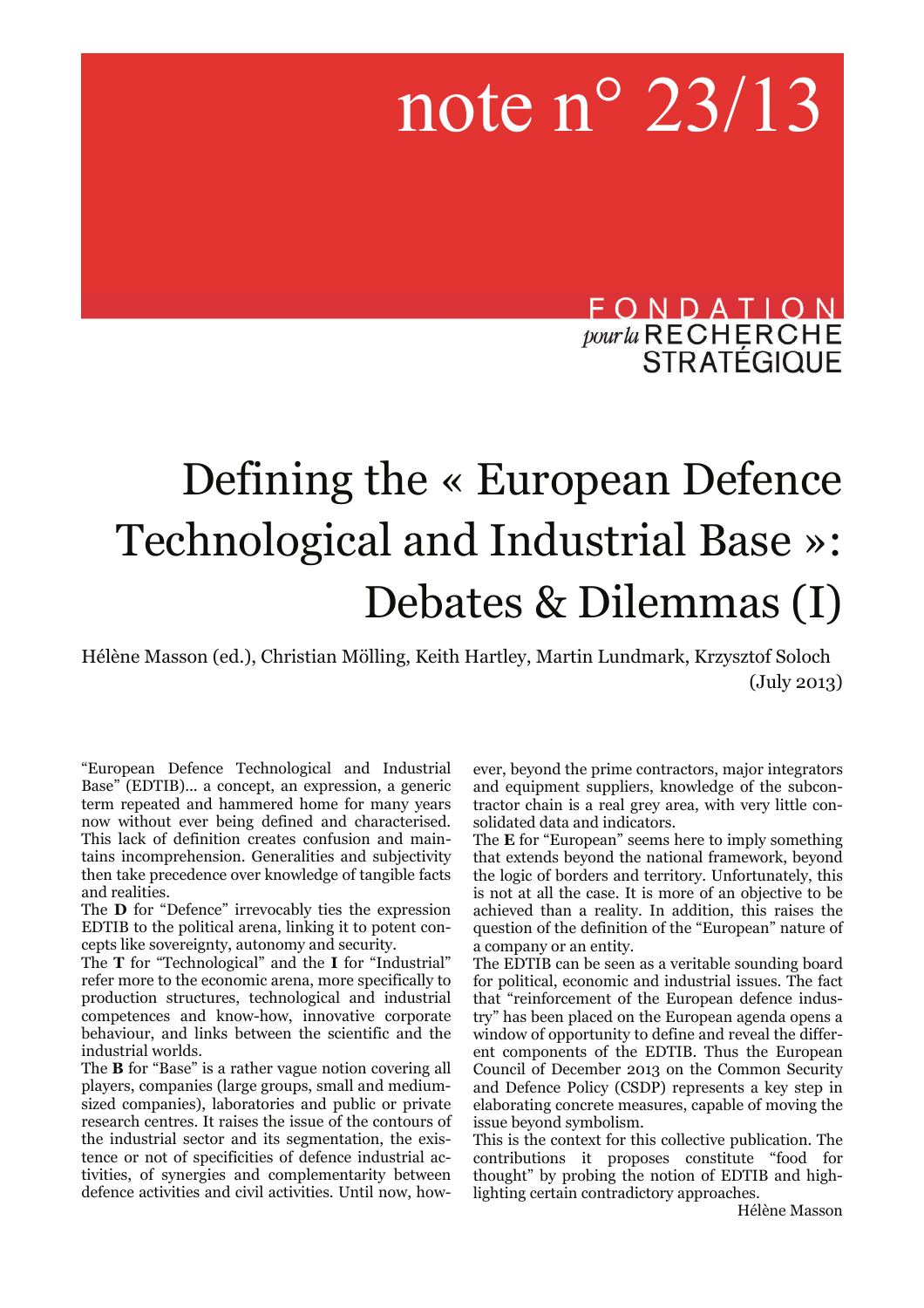# **Future of the EDTIB at the Defence Council 2013. The German Position, European Realities and December Opportunities**

# *CHRISTIAN MÖLLING*

Senior Research Fellow, Stiftung Wissenschaft und Politik (SWP)

In 2007, the EU states adopted a European Defence Technological and Industrial Base (EDTIB) strategy. The gradual integration of national DTIBs should lead to self-sufficiency in security of supply (SoS) – but on a European rather than national level. A better co-ordinated, less duplicative defence landscape was to emerge, to better serve the political objectives of European defence. However, EU-states have failed to implement this vision.

2013, may pose a second chance for the member states: defence industry is back on the agenda thanks to the upcoming European Defence Council in December. Member states all agree that defence industry and EDTIB are issues that need to be tackled and that synergies among civilian and military R&T are key to the future of this industry.

However, once again, when it comes to details, especially regarding potential solutions, the states positions differ considerably. Yet, these are influenced by a blend of longstanding stereotypes and individual perceptions on the policy field rather than by a proper assessment of the state of the EDTIB. Moreover, immediate needs for procurement play into these positions. This is also true for Germany.

Given the resulting incoherencies and costs resulting form this, the Defence Council poses the perfect opportunity for Germany but also the other EU States to change Europe's approach to EDTIB from a perception based to assessment based one and to review the EDTIB Strategy accordingly.

#### **EDTIB: Germany's vision and policy**

For Germany, consolidation, division of industrial competences and competition are key to a EDTIB. Yet, European activities should not infringe the competences of the States to organize their security. Monopolistic structures are to be avoided. The Commission's defence package is a key instrument for this. State influence, be it though ownership or support, should be minimized. Pooling of demand to keep prices at reasonable levels is another priority. This could take place already at the stage of Research & Technology or later when is comes to products and services. Exports are treated also as a measure to mitigate ever-increasing costs in production for suppliers. The supply side support is limited to the control of foreign investments and the support of SMEs.

This official position is compromised by Germany's practice. It shares the approach with other European producing countries that SoS is best assured nationally. Berlin has a de facto national defence industrial policy: Yet, it is not the result of a comprehensive conception of the defence sectors and its characteristics. The simple starting point is that Germany wants to procure at home. Hence, what Germany procures is to some extent influenced by the supply side: traditionally Germany industrial strengths lie in the area of land systems and in some specific areas of naval systems: littoral warfare, submarines, mine-sweeping and support ships. Aerospace competences have been largely integrated into EADS. Berlin supports national companies, which it perceives as indispensible through contracts or by exports licences. Moreover, Berlin can activate generous R&T funds to help maintaining innovation in companies.

Its position for the defence industry cluster in December will most likely be based on these general lines. As the Commissions' draft communication comprises many of the official German priorities (common demand, requirements and standards, dual use research, SME support), Berlin is largely fine with the current state of preparation.

The aspect that Germany is cautious about is to use money from the structural funds for defence. Berlin may neither be very open to the French idea to define a European defence economic operator. It may be well perceived as the typical French protectionism and national approach to defence industry. Moreover, Germany is likely to suggest a SoS agreement to be concluded by European States. This would imply to have an assessment of European key industrial capabilities. It could also involve permanent export guarantees among European allies.

The most important stand-alone project Germany may support is the development of a European MALE drone through a European Drone Project. Managing successfully this technology is as a key issue for both the military and the general industrial realms. The support of the Commission with funds from the European R&T pods seems to be logical, since the civilian sectors would gain the main profits out of it. A programme led by the Commission could create incentives for both the member states and industry to participate by developing interesting financing options, favourable regulations of IPR, and access to research results for civilian and military purposes.

#### **Where is "E"DTIB? - European Realities**

The current state and the long-term trend of defence policies and industrial activities limit the probability of an EDTIB to emerge. The common political vision has lost touch with the individual political and industrial reality. Currently, SoS is to a large extent neither available on the national nor on the European levels. Instead, new and more diversified dependencies have developed. This is due to the fact that the EDTIB is trapped between two main processes that drive its current and future course:

**Ongoing Political Nationalisation:** On the political side, EDTIB related national policies continue to be driven by a mix of national industrial and technological policies rather than security policy or capability needs. Old habits also prevail in armaments cooperation and remain enshrined in the principles of *juste retour* and Art 346 TFEU. Although institutions and rules have proliferated on the EU-level (EDA, EC, Lisbon Treaty), they do not have a significant policy impact. European demand is in decline. Hence, de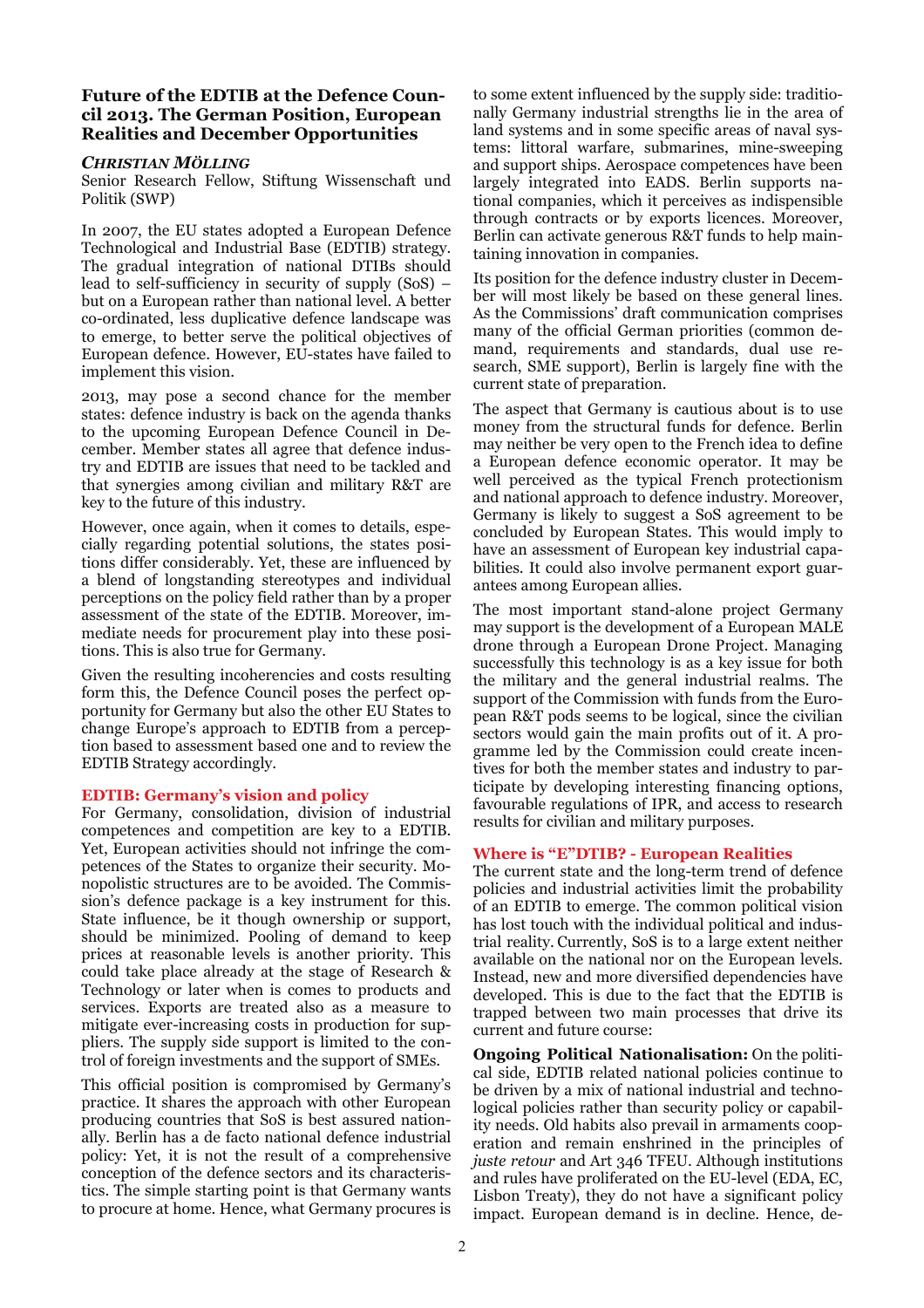mand-based policy instruments such as the Commission's Defence Package cannot effectively reorganize the structure of the EDTIB.

**An Increased Industrial Globalisation** has further diversified European dependencies on non-European DTIB: companies manufacture increasingly less in-house and order a growing amount of their goods from worldwide sub-contractors. Member states allows an economisation of supplies to happen through the backdoor: because they are most concerned about costs for products, they let producers purchase from cheapest sources, irrespectively of SoS implications. While states are willing to waste considerable resources to keep companies national, they are rather unwilling to pay for the industrial SoS. Increasingly, military products result from civilian technological developments, with the effect that defence establishments become increasingly dependent on civilian supply chains. Moreover, as the civilian part of the business generates the majority of the turnover and income, it will get increasingly difficult and costly for the military to establish highly reliable supply lines.

Another dependence results from exports: Non-EU destinations have become the lifeline for both EUbased companies and for the states, for it allows the one to keep its production and the other to still buy at affordable prices. Yet, exports increase the risks to the EDTIB, because EU-based companies engage in ruinous competition, share their IPRs and thus nurture their next generation-competitor on the new markets. International dependencies and national politics instead of Europeans - this **characterizes the current EDTIB:** the LoI-states, who represent 20% of the EU member states, dispose of about 80% of the EDTIB and are responsible for a similar split of defence investment turnover. The diversity of the 28 national marketplaces and DTIBs, controlled by 28 national policies towards defence, technology, markets, procurements, and exports is kept. Producing states still buy armoured vehicles, aircraft, vessels, at home. Non-producing countries do not care about EU or Non-EU purchase, as the acquisition of JSF and F16 jets demonstrate.

The industry shows varying degrees of consolidation, competences, capabilities and competitiveness. While companies in the land and naval sectors are often nationalized and highly specialized, the aerospace- and electronics sectors are globalized and have often diversified portfolios. The countries or the companies themselves currently block national or cross-border consolidation in the land and naval sectors. In contrast, the aerospace and the electronics sectors show consolidation and low defence dependence. Yet, while all sectors show excess capacities, mainly the land sector may be able to adsorb significant amounts of products in the future. The aerospace sector shows a serious gap vis-à-vis the US in competences as Europe is until today not able to produce complex UAVs.

Credible competition is less and less possible in Europe: it would require about five companies supplying the same product. This number of companies

only exists in the land and sea realms on the system integrator level. But here, national regulation and policy hamper competition. As a result, competition has already shifted to global level. Here, competitiveness often is increased by offsets.

**Outlook:** National demand is declining, while global demand is growing, thereby pointing towards a further globalization of DTIBs by market shifts and the internationalisation of production for the coming years. As a consequence, the EDTIB may well shrink even more, and the national DTIBs might become more integrated into the global DTIB. Purely national DTIBs risk becoming increasingly difficult to sustain. These circumstances, together with the existing and predictable budget austerity, beg the question how Europe can uphold a DTIB that effectively delivers the needed spectrum of military capabilities.

#### **Using the December Summit's Opportunity**

There is an obvious mismatch between the German vision and policy and the European reality. Yet this misfit is a general feature of all European states. Given that the conditions to create an EDTIB have changed drastically, there is a good reason for all MS to use the European Defence Council to adapt their approach to the new realities, both in terms of what a European DTIB means today and in the future; and the means available to achieve it. Put simply, it means to shift from a geopolitical to a functional approach to the EDTIB and to begin managing the dependencies actively. Formally, such an adaptation would signify a **revision of the 2007 EDTIB strategy**. This would assemble several necessary steps under an overall objective. Core steps are:

**An EDTIB assessment as a basis for policy:** To move from a perception-based to an evidence-based conception of the EDTIB's state and potential futures, states should task an international Commission to provide an EDTIB assessment. Its independence would allow avoiding that the assessment is mixed with policy objectives. Besides, it would enable governments and EU institutions to develop a joint understanding on what exists and what objectives can be pursued in a reasonable timeframe. Based on this, a continuous defence industrial monitoring of risks and opportunities to the EDTIB should take place.

**Defence Sector Council:** Such an annual meeting of heads of states and governments would first give the mandate for an EDTIB assessment. Second, it would take note of its results, and third it would develop a Military Headline Goal and an Industrial Headline Goal for the 2030 horizon that sets out common priorities for the European armed forces' procurement and the EDTIB.

**Empowering EDA:** EU member states should empower the European Defence Agency. The Commission will - rightly so – seek to increase is weight through the Defence Council, even vis-à-vis big member states like Germany, France and the UK. To insure appropriate representation of the EDTIB's intergovernmental dimension, EDA should play a more active role in shaping the EDTIB.◊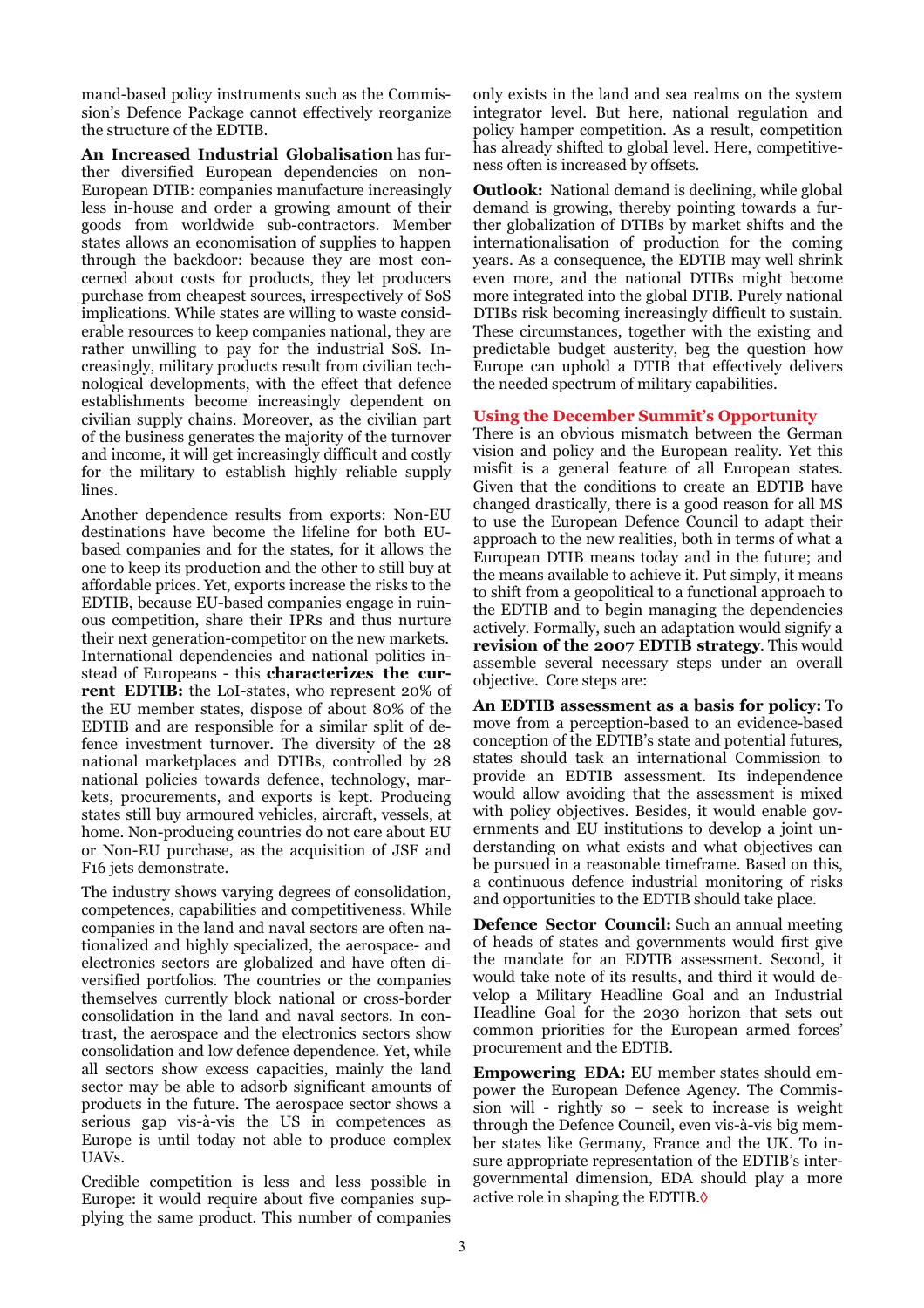# **Europe's Defence Industry: An Economic Perspective**

# *KEITH HARTLEY*

Emeritus Professor of Economics, University of York

# **Introduction: the issues**

European defence industrial policy aims to create a Single Market for defence equipment and a European Defence Technological and Industrial Base (EDTIB). The economic content of these aims needs to be explored and assessed critically. Issues arise about the definition of the EDTIB and the economics of both the Single Market and the EDTIB. Economics offers clear guidelines for assessing these policies.

#### **Definition of the EDTIB**

Major problems arise in defining and identifying the European defence industry. Firms involved in the supply of lethal war-fighting equipment are easily identified (e.g. combat aircraft; missiles; tanks; warships). But problems arise in identifying other relevant firms. Do we include all suppliers of goods and services to national defence ministries: examples include firms in accountancy, construction, telecommunications and water supply?

What about the degree of firm dependency on defence sales and on defence technology and the specificity of its defence technology? Should firms with, say, over 50% of their sales in defence be part of the defence industry; should only firms with defence-specific technology be included (where the technology has no alternative uses)? And what about firms which provide 'surge capability' in emergencies but which have no current defence business (e.g. airlines; shipping companies)?

Supply chains cannot be ignored. Supply chains for defence industries are complex and vary between air, land and sea systems. In many cases, suppliers operate in competitive markets; they are not dependent on defence business; and have resources which are transferable between military and civil markets. But some firms are monopoly suppliers of 'key strategic' assets wholly dependent on defence business (e.g. some suppliers in the nuclear submarine industry). There is an absence of detailed data and knowledge on supply chains for European defence industries.

New technology is changing the composition of the defence industry. Some suppliers of unmanned systems together with electronics and computer firms are new entrants to defence equipment markets. Increasingly, budget pressures are leading defence ministries to purchase commercial equipment 'off-theshelf' from established civil firms. Indeed, the future defence firm of, say, 2030 or 2050 will differ considerably from today's defence firm (just as today's defence firms differ from those of 1900 and 1945). BAE Systems and Boeing did not exist in 1900.

Currently, Europe's defence industry has some world class firms. Examples include BAE Systems, Dassault Aviation, EADS, Finmeccanica, MBDA, Rolls-Royce, Safran, Saab, Thales, Eurocopter and AgustaWestland. These firms might be the basis for defining and identifying the European defence industrial base. Information is needed on the location of their R&D facilities, their plants and final assembly lines; their ownership and control; their employment levels and skills; and their supply chains.

# **The contribution of economics**

A starting point has to be resource constraints which will affect European defence industrial policy. Resource constraints take two forms. First, defence budgets which are likely to continue falling in real terms. Second, falling budgets have to buy defence equipment which is both costly and whose unit costs are rising in real terms. For example, the development costs for a modern combat aircraft might be some Euros 10 billion, with unit production costs of Euros 94 million and cost escalation of some 6% between successive generations of aircraft. Such budget constraints and cost pressures mean that difficult defence choices cannot be avoided.

Defence industries and markets have two distinctive economic features. First, defence industries are decreasing cost industries where there are economic gains from volume production. Large-scale production allows high R&D costs to be spread over a larger output and there are economies of scale and learning in production. Decreasing cost industries usually lead to monopoly suppliers in national defence markets.

Second, defence markets are dominated by national governments so that governments are the market. Government can use its buying power to determine the ownership, size, structure and performance of national defence industries. Government procurement policy determines the openness of its national defence market (entry and exit) where national 'protectionism' is often justified on grounds of security of supply and wider economic benefits (e.g. jobs; technology; spin-offs; exports). These claimed wider economic benefits need to be assessed critically. For example, are there lower-cost methods of achieving jobs (e.g. construction projects); and is job protection the major aim of defence policy?

Markets dominated by governments are likely to be inefficient. Special interests will determine government policy through the 'military-industrial-political' complex (comprising armed forces, bureaucracies, producer groups and politicians). Such interest groups lack the incentives and penalties of profitsensitive entrepreneurs operating in competitive markets. These groups will focus on 'fair' competition, 'managed' and 'integrated' markets and industry structures which will benefit producers rather than consumers and taxpayers. Governments and their bureaucracies lack the incentives and expertise to determine an industry's most efficient structure.

# **The Single Market and the EDTIB**

Economics offers some guiding principles for the creation of a Single Market for defence equipment and for the EDTIB. Both are related through the European Commission's commitment to create a 'stronger and more competitive European defence industry.' A competitive industry would be 'strong' and economics suggests that such an industry would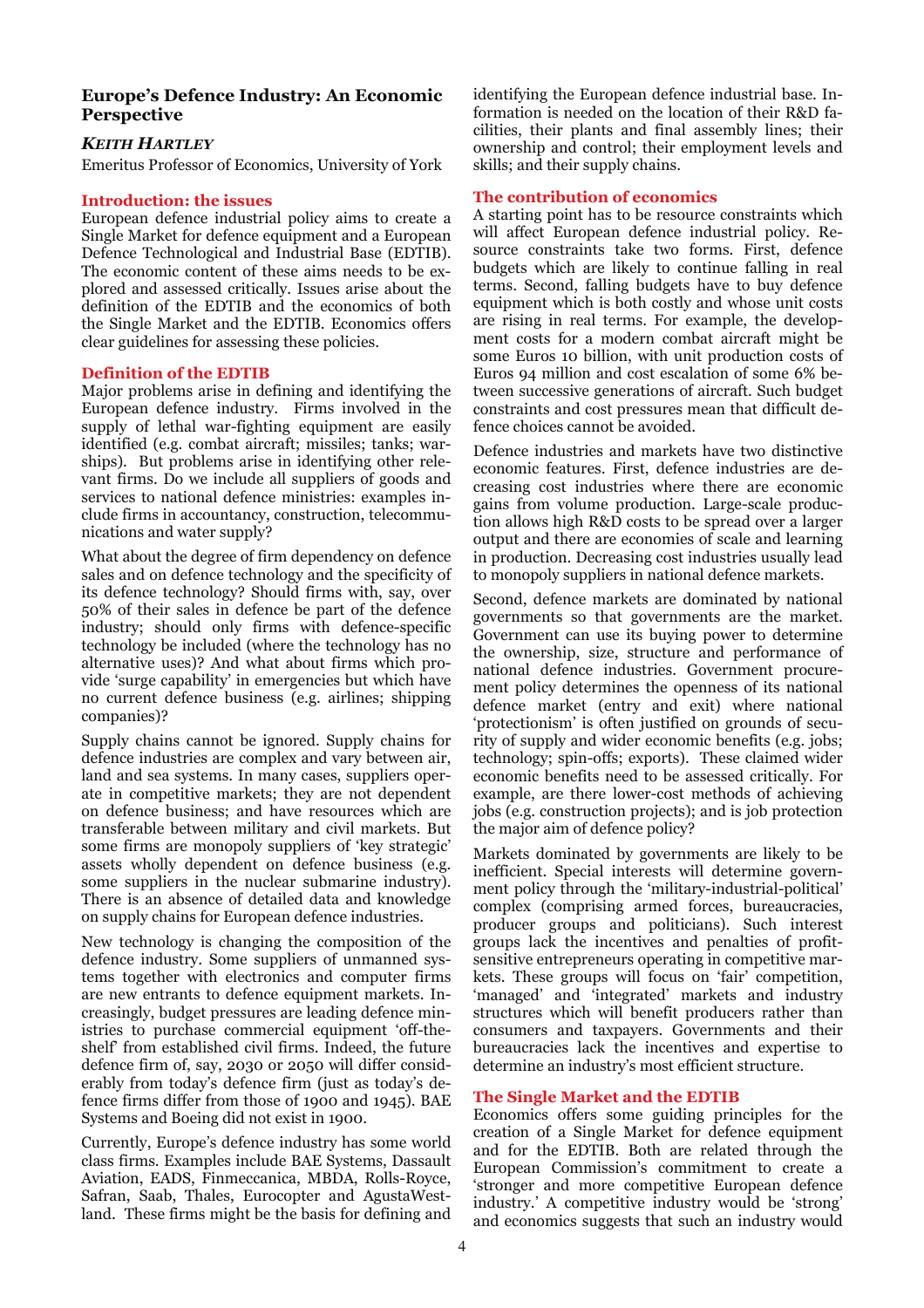comprise a large number of privately-owned firms, free entry to the market and competitivelydetermined fixed price contracts. In such a market, profits attract new entrants and losses lead to exits. In contrast, a 'weak' defence industry would be characterised by state-owned firms, subsidies, protectionism and cost-plus contracts. The challenge is to translate these economic principles into clear policy guidelines.

The economist's model of a perfectly competitive market is no more than a useful starting point for analysis. Defence markets depart from the economist's competitive model. They lack large numbers of firms and free entry; they often comprise protected state-owned firms receiving subsidies; take-overs are limited; and typically, contracts are cost-based with 'soft-budget' constraints. Nor are defence markets characterised by large numbers of consumers. Instead, voters elect politicians as their agents to implement defence policy with further complications arising from defence being a 'public good' with opportunities for 'free riding.'

#### **Next Steps: A way forward**

Competitive markets promote efficiency and value for money. For defence markets, this requires that markets be contestable: protected national monopolies are inefficient and need to be subject to actual and potential rivalry. This suggests that the Commission needs to continue its emphasis on the national interpretation of Article 346 (previously Article 296) concerned with 'essential national security interests.' Ideally, genuinely open European defence markets require the removal of this Article.

A genuinely competitive Single Market for defence equipment also requires a 'level playing field.' This requires the privatisation of European defence firms and the creation of free and open capital markets allowing market-determined take-overs of defence firms. Equipment procurement contracts need to be harmonised based on competitively-determined fixed price contacts with 'hard' budget constraints.

The EDTIB concept needs to be clarified and assessed more critically. Currently, there are vague references to the need for Europe to maintain 'key strategic defence assets.' But there is a lack of detail defining these assets, where they are located, why they are 'key' and who will pay for maintaining them. Much more research is required on the financing of the ED-TIB and how the funding burdens will be shared, including the problem of 'free-riding.'

European defence industrial policy also focuses on technology transfer and achieving greater synergies between military and civilian R&D. Again, technology transfer involves some complex economics: we do not live in a world of 'magic wand economics' where some central state agency achieves technology transfers instantly and costlessly by state decree. R&D markets involve private property rights which can be costly to create and their sale and transfer will require payments for access to marketable technologies. Nor does all military R&D result in technologies which have market value to the civil sector (e.g. stealth). Those who argue for state support for defence R&D spending on grounds of technology transfer need to provide convincing evidence of market failure in defence R&D markets, plus evidence on the market value of such 'spin-offs' and their transfer mechanism.

Defence budget pressures also create incentives for nations to collaborate in developing and producing advanced technology and costly defence equipment. National independence for such systems is costly. But existing European collaboration for defence equipment has been mostly restricted to aerospace systems so there is scope for collaboration in costly land and sea systems. Also, there is considerable scope for increasing the efficiency of European collaborative defence projects. Efficiency can be improved by creating a single prime contractor who would allocate work on the basis of comparative advantage and who would be subject to hard budget constraints through competitively-determined fixed price contracts. Improved efficiency requires prime contractors rather than governments to determine their major partner companies (c.f. JSF model). Also, bilateral collaboration is more likely to minimise transaction costs between partner nations.

#### **Conclusion**

The Commission's Defence Task Force has identified consolidation of the demand side of European defence markets as a long-run objective. This requires trust between Member States, especially in relation to security of supply and re-supply in conflict. Trust is based on reputation which takes time to be established.

There are also potential conflicts between a competitive Single Market and the need to maintain the ED-TIB. A competitive defence market would allocate resources on the basis of a nation's comparative advantage; but such efficiency notions are likely to conflict with the concept of the EDTIB based on capabilities, competencies, maintaining key strategic defence assets, supporting small and medium-size firms and achieving a 'balanced' regional distribution of defence industry capabilities. ◊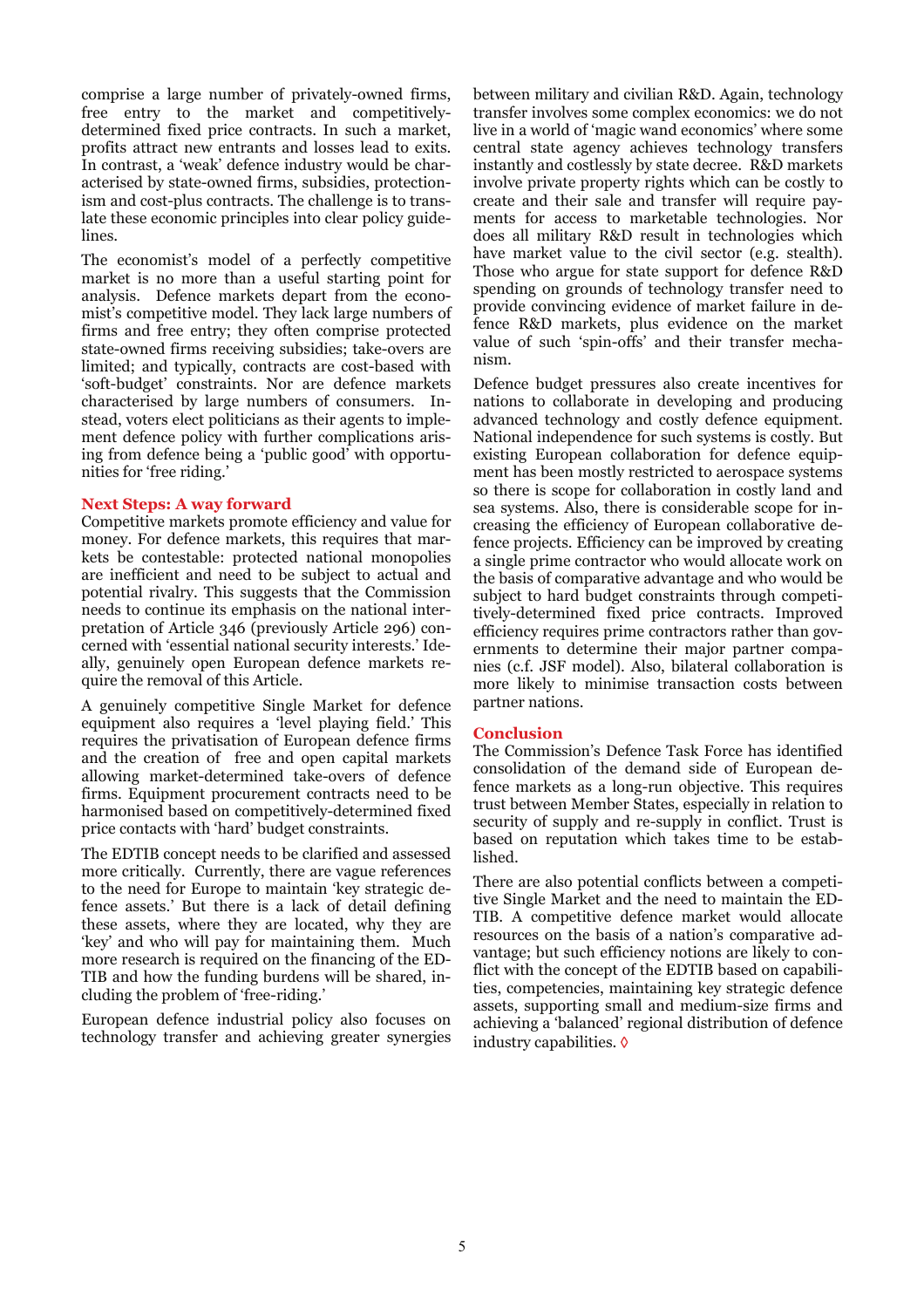# **Europe and its defence industry : improving competitiveness, mitigating risks**

# *HÉLÈNE MASSON*

Senior Research Fellow, Fondation pour la recherche stratégique (FRS)

#### **Emergence and construction of a debate**

Evolution of the geostrategic context, shrinking equipment budgets, intensified competition in Europe and third markets, EC intervention in the armaments domain – the current context is accompanied by increasing uncertainty concerning acquisition policies. Over the past two years, a certain number of European States have launched vast reforms of their defence policy, undertaken at the level of strategy, armed force structures, capacities and equipments, acquisition processes, and industrial and technological policies. Following the publication of its White Paper on equipment – *National Security through Technology: Technology, Equipment and Support for UK Defence and Security –* , the UK has emerged as the State which has gone furthest in formalising this effort to align the different parameters of defence policy, including military equipment procurement strategy. The latter is now built around the following major principles: "open competition", "operational advantage", and "freedom of action".

Currently preparing the upcoming multiyear military spending bill following the publication of the Defence White Paper in April 2013, France is in the process of formalising the elements that constitute its equipment policy. Without waiting for publication of the bill, i.e. in advance of the national schedule, and in preparation for the European Council of December 2013, the French authorities have launched an effort to formalise the notion of "**defence economic operator in Europe"**. The purpose of this short article is not to give legitimacy to this notion but to place it in context, by recalling the evolution of the defence market structure and emphasising a key dimension which largely explains the eruption of the "defence economic operator" in the European debate – **security of supply**.

#### **Industrial concentration and maintaining competition**

Acquisition modes and behaviour in European States are evolving under the pressure of budget constraints. Within the main producing States, the public procurement authority increasingly finds itself in a **paradoxical situation.** In numerous segments, the State as a customer must deal with an historical supplier in a monopolistic position on the domestic market (or duopolistic on a European level), an advantageous position desired and deliberately engineered by the State through the placement of public orders and the granting of public financing for R&T. Industrial concentration also often goes hand in hand with the creation of partnership links between State and Supplier.

This situation is the expression of strategies of action on the part of the public authorities oriented towards their desire to maintain national competences in domains considered to be strategic, or in key technologies that are critical for performance and cost. This action by the political authorities also converged with the expectations of industrial groups who are looking for internal and external economies of scale, economies of management, and optimisation of resources devoted to R&D. The introduction of new contractual arrangements, which incidentally are rather complex (long-term partnership contracts with financial incentives; service-based contracting), was intended to provide incentive for the contractor to adopt the most efficient economic behaviour. These new contracting modes are also supposed to reinforce the negotiating power of the authorities and create pressure on suppliers similar to that created by competition. Meanwhile, competitive forces continue to prevail in the subcontractor chain. Overall, however, over the past 10 years, whatever the acquisition strategy, we see a rather pronounced stability in the group of the main suppliers to the armed forces, particularly within the LoI States (UK, France, Germany, Sweden, Spain and Italy).

#### **Directive 2009/81/EC, a compromise between diverging interests**

Today, the trend is towards **reinforced competitive incentives** and a return to market contestability, a change of direction confirmed by the reorientation over the last two years of acquisition strategies in the UK and, more recently, Germany. With the *directive 2009/81/EC on the award of contracts in the fields of defence and security*, the European Commission is also making a major contribution to restoring competitive pressure as one of the principal levers intended to bring down the cost of defence equipment.

In harmonising the rules governing public defence contract awards, its intention is to introduce a greater degree of legal and economic rationality into public contracts, i.e. in an area where political criteria might prevail. During the drafting of the text of the directive, negotiations between the European Commission and the Member States once again highlighted the **diverging interests** between armament buyerproducer States (States that are "historical" producers and exporters, European States which have developed an industrial base via cooperative programmes and offsets) and buyer States with no industrial capacities and no ambition to create any from scratch. Divergences were also present between companies, depending on their size, their position in the value chain and the historical depth of their relationship with the domestic customer. The link maintained by certain European States with the USA represented another dividing line.

The difficulty now lies in the **consistent and harmonised application** of the directive by all EU Member States in order to avoid recreating market distortions. The European Commission will have to keep a close eye on the use of exclusions by the procurement authorities (including recourse to article 346), as well as the application of rules concerning subcontracting and the elimination of intra-European offsets.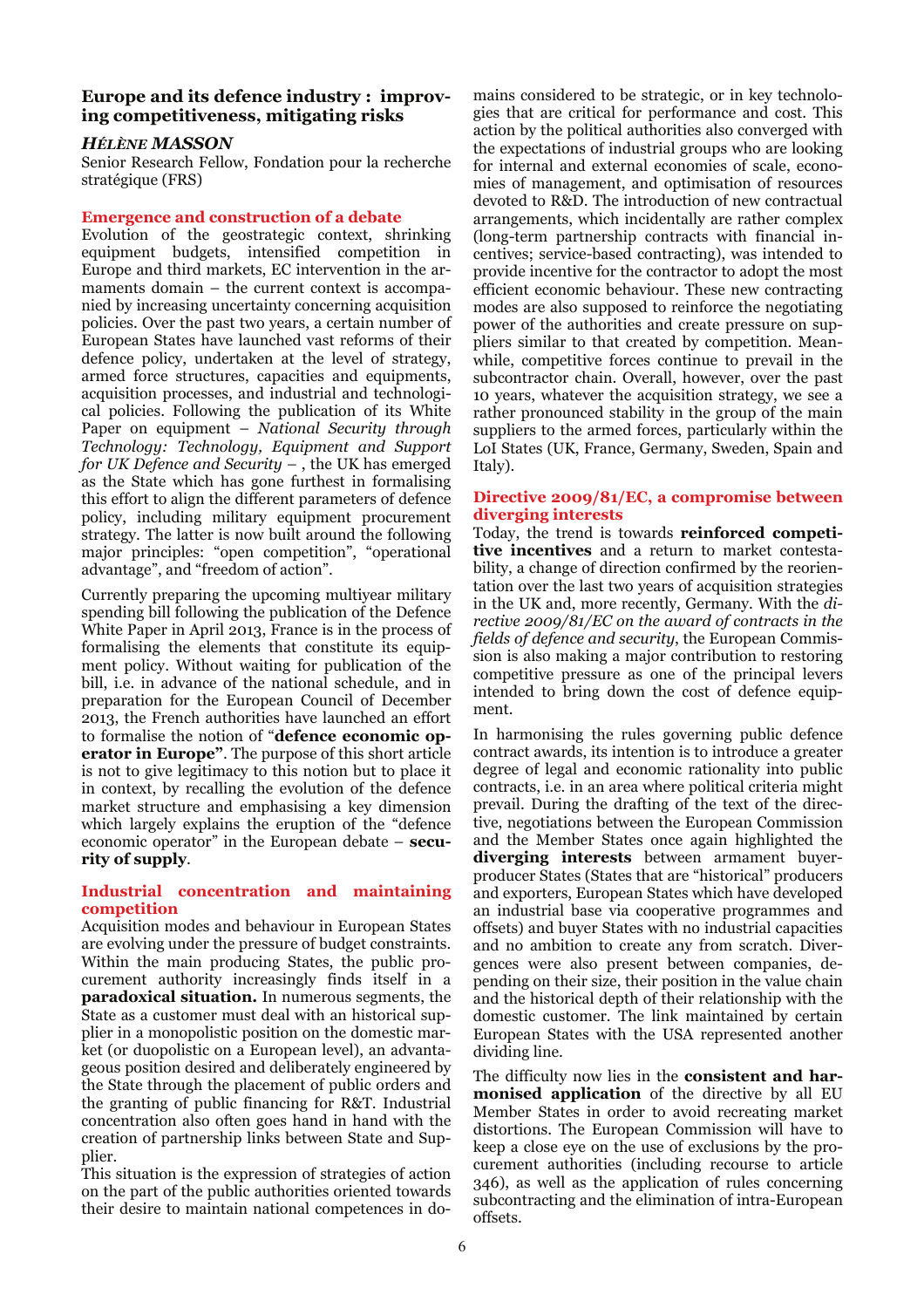# **Effectiveness of public expenditures and industrial policy**

The transposition of this directive comes at a favourable time, against a backdrop of shrinking demand for military equipment in Europe encouraging governments to adopt an approach centred on allocative efficiency of budgets. This **quest for effectiveness in public spending** recalls that public defence contracts are not, by their nature, an instrument of intervention, their primary function being the procurement of equipment for the armed forces. However, due to the weight of public armaments contracts and the allocated budgets, the award of such public contracts have a *de facto* "instrumental" function as they contribute to the orientation of technological and industrial development. These two objectives – considered to be complementary by some and antagonistic by others – necessarily require choices to be made. These choices are based on "industrial policy".

Today, industrial policy remains largely the responsibility of the States. Accordingly, it is no accident that the advances made by the European Commission have been achieved within the framework of competition policy. However, Article 173 of the Treaty on the Functioning of the European Union ("*The Union and the Member States shall ensure that the conditions necessary for the competitiveness of the Union's industry exist*") leaves the European Commission the possibility to take initiatives aimed at coordinating the actions of Member States, through guidelines, exchange of best practices and the evaluation of industrial policies.

The publication of a new **communication on the**  defence and security sector on 24<sup>th</sup> July 2013 should be seen in this context and illustrates the fact that the right to competition does not preclude orienting and boosting certain economic sectors. A certain number of regulatory and technical actions are listed therein. This communication in its entirety constitutes a relatively disparate roadmap, ranging from standardisation to certification, access to strategic raw materials, support for SMEs, development of competences and skills, energy, space, synergies between civil and military research support for innovation (within Horizon 2020, and a potential Preparatory Action on defence capabilities critical for CSDP operations), and competitiveness on third markets. The European Commission thus goes as far as its prerogatives allow, as it had already done 16 years earlier with the communication "*The challenges facing the European defence-related Industry*" (1996) and its 14 proposals for action (1997). At that time, States were reluctant to see the communitisation of a sector in which companies were still closely linked to the national state customer.

In 2013, the structures and tools of armaments cooperation have been reinforced and anchored to the European institutional architecture. Links between the State and defence companies have been loosened. Privatisation, the arrival of new investors among shareholders, diversification of the customer portfolio and internationalisation of activities, have all contributed to this movement. Defence industries have greater autonomy in their industrial and management decisions. The opening up of national markets to foreign competition is no longer simply a "credible" threat or a pretence, but a reality in a number of producer countries.

# **Criticality and dependencies**

These changes in the European defence market should not cause us to lose sight of the *raison d'être* **of the defence industrial sector** -- to produce defence equipment and, therefore, to constitute a tool for defence and security policy. Directive 2009/81/EC recognises this when it recalls "*Defence and security equipment is vital for both the security and the sovereignty of Member States and for the autonomy of the Union*". The "*sensitive nature*" of goods and services in the defence sector results in specific requirements, particularly in the fields of security of information and **security of supply**. The fact that the European Council of December 2013 has placed on the agenda the question of reinforcing the European defence industry clearly shows that security and defence considerations are relevant to the determination of industry operating conditions and to the elaboration of demand for military equipment. Never be dependent on a decision by a foreign nation, maintain an advantage in critical technologies, be capable of rapidly responding to demand for equipment in a crisis – these are the objectives which justify investigating the decisive factors affecting security of supply.

Ensuring security of supply of equipment, systems, components and raw materials raises the question of **exposure to the risks of dependencies and failures**. This means that buyer States and prime contractors/integrators must monitor the supply chain to avoid being left in a vulnerable situation in the event of a broken link, particularly on strategic technological nodes. The more **the supply chain extends internationally**, the greater the risk of dependencies on external suppliers and procurement systems. Underestimating the degree of exposure to these risks can have a **domino effect** in terms of impacts on the industrial and operational domain. In view of this, for certain equipment items considered as sensitive and critical, **European sourcing** (i.e. design, production and maintenance sites to be geographically located in Europe) must be included among the main selection criteria for a proposal, in the same way as the cost criterion. This implies that European States adopt a **common approach to decisive factors** affecting security of supply and an exchange of best practices between companies in order to manage and anticipate "supplier risks".

This approach is all the more difficult as the notion of security of supply can have different meanings depending on whether it is defined by political, military or industrial entities, and from one State to another. It presupposes a **common evaluation of the degree of criticality** of equipment and technologies dedicated to defence and the level of acceptability of failure situations. In addition, the "European" character of the sourcing calls for the establishment of verifiable **key parameters** allowing government officials to ensure that conditions for security of supply have been satisfied. ◊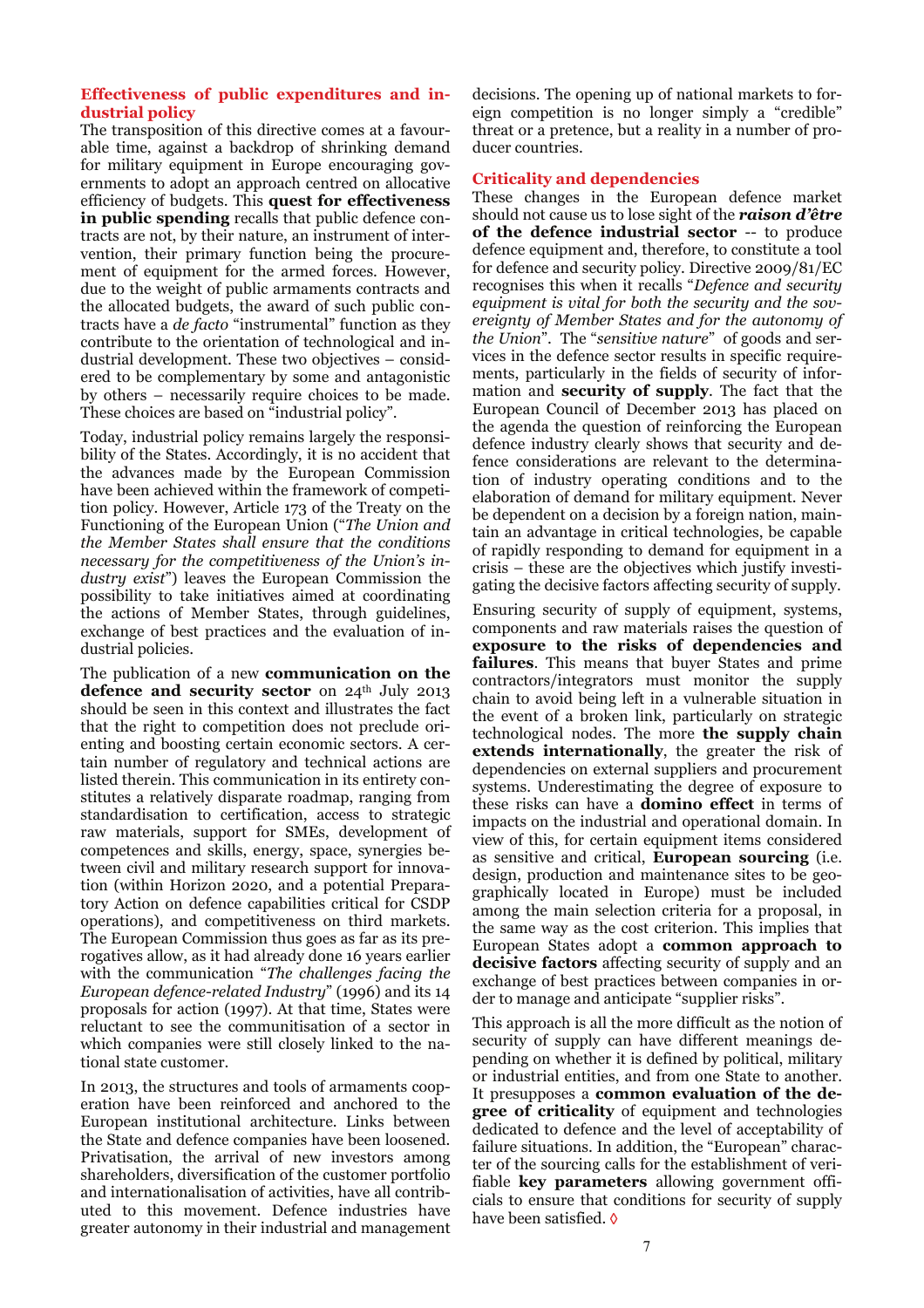# **Is there a need for a new definition of what constitutes a "European defence company" ?**

### **MARTIN LUNDMARK**

Deputy Research Director, Swedish Defence Research Agency (FOI)

In this paper, I will first describe Sweden's posture towards Europeanization of the defence market, ED-TIB and Level playing field (LPF). Thereafter, issues are discussed which I regard as affecting the idea of a new definition of a "European defence company". To conclude, two central arguments in relation to the issue are discussed, followed by questioning the added value of a new definition.

#### **Swedish posture**

The Swedish official posture is highly supportive towards the EDTIB, LPF and a harmonization, increased transparency and openness of the EDEM. Future resources, technology development and development of the EDTIB should to a large extent be performed within a collaborative European structure. All collaborative endeavours must be justified by optimized use of resources; where seen justified by operative needs and increased cost efficiency. All such development should also strive to promote favourable and equal competitive conditions. Sweden however also has other strategic, non-EU partners that are prioritized for collaborative partnering in defence technology and capability development; the U.S., Singapore and others.

A strong basis for all defence procurement is that it should be open and competitive, and that preferential acquisition should be avoided. The Ministry of Defence declared in 2009 "Principles of defence materiel acquisition" in the following way:

- 1. The primary alternative should be to modernize or upgrade existing defence materiel, preferably in collaboration with other nations
- 2. The second alternative should be to procure already developed and operative equipment "off-the-shelf" preferably in collaboration with other nations(*and if that is not possible:*).
- 3. Thirdly, develop together with other nations, in collaboration (*and if that is not possible, only in exceptional cases:*)
- 4. Develop indigenously

Thus, there is a strong focus on cost efficiency and open competition. Since 2009, two technology areas have emerged as being de facto prioritized by the Swedish government: Gripen fighter and concerned technologies and submarines, and some related technologies.

During 2013, the government's three official, prioritized areas regarding defence industry are: European Council 2013, and questions regarding the Defence task force; equal competitive conditions and an open defence materiel market; and pooling and sharing. A list of other less prioritized, but still important areas include EU-related issues as the Capability Development Plan (CDP); implementation of the defence and security procurement directive; security of supply; EDTIB, research collaboration with the European Commission (and other actors); and clusters (including centres of excellence). The concluding policy approach thus points to that the level playing field is more prioritized than the preferential protection of certain defence-industrial capabilities.

Several of the defence companies in Sweden are owned from abroad (notably Kockums, Hägglunds and Bofors), albeit Saab (which does not have a foreign owner) represents two thirds of the defence production in Sweden. Compared to other EU members, Sweden does not have an official defence-industrial policy, nor is there any government ownership in the defence industry.

The present conservative coalition government (in power since 2006) largely has a hands-off relationship to the domestic defence industry; the companies should survive based on their own merits and competitiveness. The previous government led by the Social Democrats pursued a similar policy for many years – all of the foreign acquisitions of Swedish defence companies as well as the privatization of stateheld defence industrial assets were made under their rule. The export support has however been increased under the present government. The implicit defenceindustrial policy has thereby had a consistent course since the mid-90s. With an upcoming election in 2014, the Social Democrats are now increasingly addressing the issue of protecting Swedish jobs in high tech industries, e.g. the defence industry.

To conclude, Sweden overall has a highly market liberal approach to the defence industry. At the same time there is a broad and sophisticated defence industry in Sweden – where two large technology areas are prioritized. Based upon the background described above, nothing points to that the Swedish government would see a new definition of a "European" defence company as a prioritized matter based upon political priorities. However, based on judicial and legal matters as on how to decide what organizations or companies that could become beneficiaries of certain priorities for the protection of an EDTIB, definitions might need to be defined in a legal sense.

# **General discussion**

The Swedish government's de facto policy towards the defence market is that it very strongly supports the defence and security procurement directive and the creation of an EDEM. The MoD and the defence procurement agency (FMV) are highly accommodating and obedient towards the intentions of the overall EU defence market harmonization. FMV appears to be extremely risk averse; pushing open bidding and non-preferential bidding to the extreme. According to several comments from the defence industry; the MoD and the procurement agency are overly trying to be "the best pupils in the class" by following the rules and that Sweden is opening its domestic market whilst the other EU members are still protectionist. In my view, this holds some truth.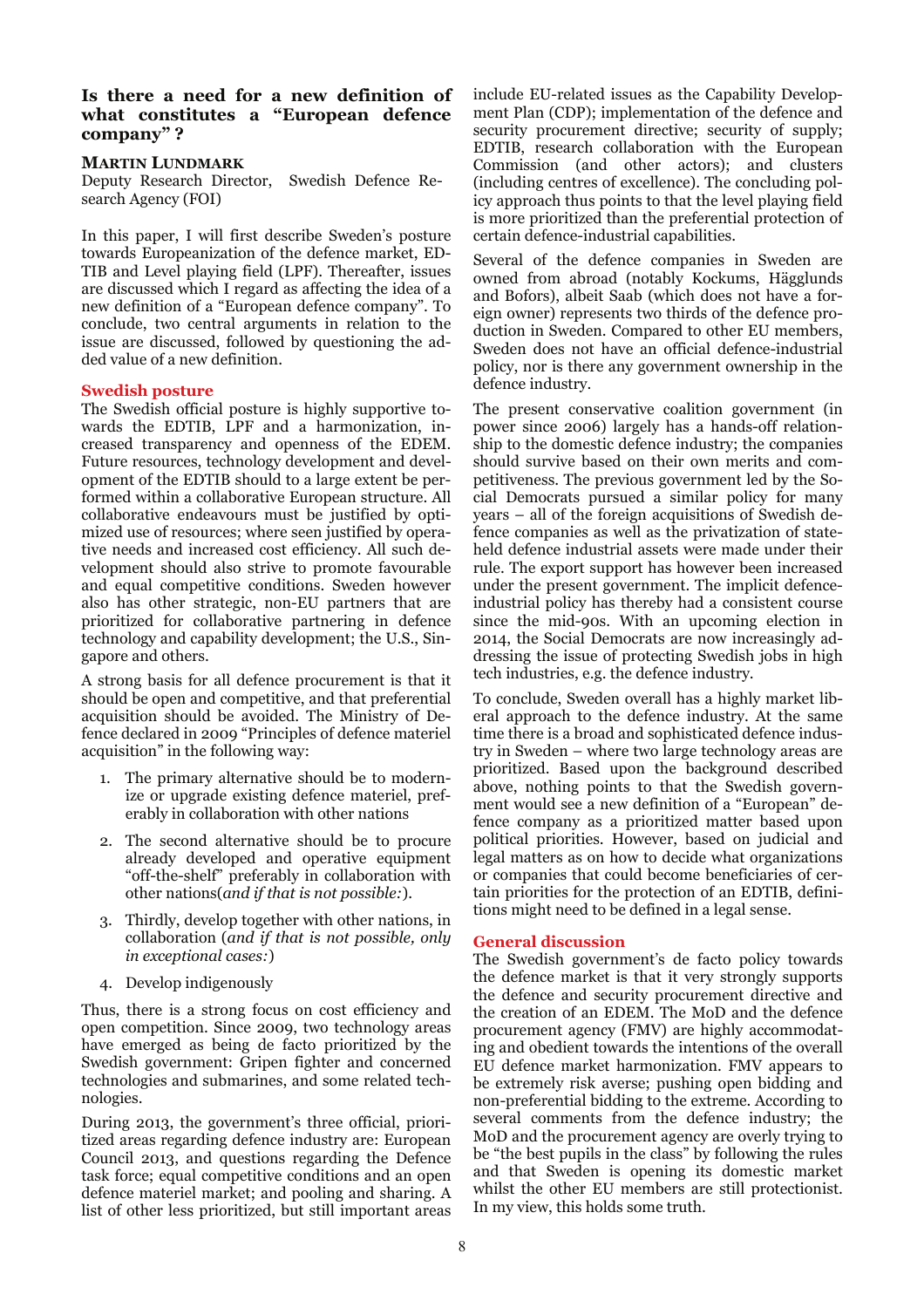Regarding Sweden's aspired position in an EU defence research and defence technology community, Sweden's ambitions do not match with the resources being put in. The defence research funds have since 2006 decreased with about 60 %. In parallel, the Swedish defence export has since 2002 more than doubled. This points to a shift of focus in the defence innovation system, from lower technology levels (TRL) and basic research, towards exportable developed equipment.

The issue of ownership in the defence companies constitutes a stepping stone in creating a shared definition of a new definition of a 'European' defence company. Of the LOI nations, there is substantial government ownership in the defence industry in France, Italy and Spain. Germany also has institutionalized ownership structures that to some extent bind companies to some *länder*. In the UK and Sweden, there is no government ownership – but of course certain mechanisms of government veto and influence. Outside of the LOI, government ownership (partly or wholly) is more the rule than the exception. Government ownership may in theory not create any different company behaviour, but it is likely that it will create inertia towards full economic business rationality. Security of Supply is a concern for all nations. Security of Supply is of course also a priority for the Swedish Armed forces. With several of the defence companies owned from abroad and a highly market liberal defence-industrial policy, it is however difficult to truly do anything about it. There are certain undisclosed contracts between the Swedish defence companies and defence companies regarding their continued presence in certain technology areas and supply of certain components.

No defence companies anymore provide all their components by themselves or domestically; they rely upon specialized suppliers. The defence innovation is no more leading the general high tech development. In electronics, defence companies to a large extent are combining components that are developed by the general electronic components manufacturers. Through the combination and the addition of certain defence-specific applications, a modern defence system is created. This is also the case in the US, where for example certain components that have their performance defined by rare earth metals are manufactured in China. Therefore, it is seldom meaningful to aim to define and insulate a "European" supply chain. What could be done is to identify and pinpoint certain system integrators as being crucial for providing defence systems for European needs (e.g. Thales, EADS, BAE Systems, Finmeccanica and Saab). However, this would create a protected oligopoly concentrated to the LOI nations – which would contradict the notion of an EDEM and LPF through the entire EU. It would also run the risk of creating an even more marked fence than today between the large system integrators and SMEs. I am also personally suspicious of intents to define what is "defence innovation" and what is not – the European defence innovation infrastructure must benefit from and exploit the technology development of the non-defence sector.

If a new definition would be created, would that exclude or marginalize non-European defence companies ? That would be a considerable step back in time, and would most certainly trigger U.S. protests.

The domestic defence-industrial infrastructures among the EU members are very different. In the LOI nations, they are highly developed. At the other end, there are nations where the defence companies are not at all internationally competitive, and their production is entirely an effect of offset. The government influence and support for such companies are probably immense. Paired to this, there are still nationspecific legal structures, traditions and ownership designs that would make a new definition imprecise in order to be able to cover all companies.

Offset is still very important for many defence companies. It will continue to be so – regardless of what the European Commission declares. It is unclear to what extent a new definition would affect the use and scope of offset, but since offset constitutes such a large share of defence companies' activities and turnover; I expect the connection to be made.

#### **Implications**

*There is a need for a new definition in order to better safeguard the EDTIB.* Certainly, it would be possible to create a new definition. However, it is difficult to see the need for it and what gains it would bring. Arguments for such a definition would be entirely political, and counter-intuitive to globalized, competitive markets.

*There is presently an opportunity for issuing such a definition.* With the upcoming European Council manifestation on the EDTIB later this year, yes, there is such an opportunity.

*What would the added value be of a new definition of a "European" defence company?* In legal terms, there might be a need in order to decide upon who could be recipient of certain support – such support would however be the result of certain political priorities. If the EU members and the Council would decide upon increased protectionism of the EDTIB (which I doubt), the need would occur as a natural consequence. It would be extremely difficult to agree upon a shared definition; it would likely include a number of exceptions. The limited gains would hardly motivate the extensive work and negotiations that would have to be performed.◊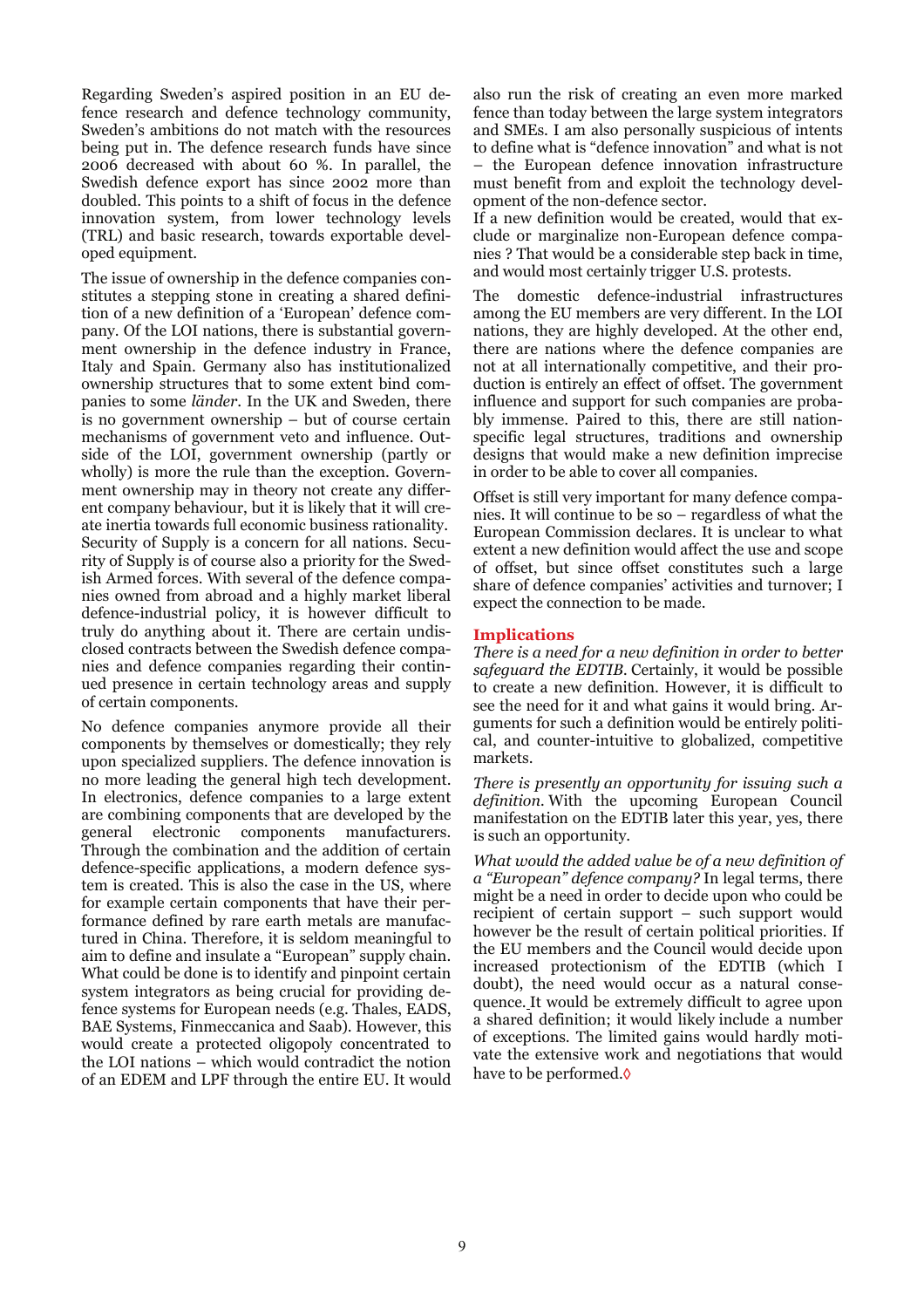# **Future of European Defence Technological and Industrial Base- Polish approach**

*KRZYSZTOF SOLOCH*

Associate researcher, FRS

# **General issues**

If the Union aims to be an important player in international political and strategic relations it should posses corresponding means. Strong defence industrial and technological linkages between the Europeans countries constitute a key component of the successful European Security and Defence Policy (CSDP). Without closer partnership the EU won't be able to grow out of our technological gap (and the 2011 Libya intervention has demonstrated very well). Collaborative programmes allow greater economies of scale. These savings and risk sharing will also allow us to acquire more advanced equipment, despite significant cuts in defence budgets across the continent, keeping important industrial and technological capabilities in line with the needs of CSDP.

# **Evolution of Polish vision**

The multinational defence research, development and procurement programmes are anticipated to become an even more common occurrence in the future compared with what has been accomplished in the past, but those will only be as successful as their partnering nations find a common language by defining their requirements and rules of cooperation. In fact, no State is able to afford to research, develop and produce by itself a significant defence programme anymore. Therefore, some further specialisation among the nations seem be needed. The principle of healthy competition among the companies within a programme to maximise economic efficiency within the EDTIB and industrial base in definitely the right approach. In this context, the EDTIB was designed to supply the EU with cutting-edge technology and defence equipment, the only logical solution to maintain the EU's defence independence and to take advantage of possible economic opportunities with dual-use technological applications.

The new regulations can lay the groundwork for the thorough transformation of the European defence market and represent an interesting tool for this one. New interpretation of the Article 346 aims to make its application an exception, reserved for the protection of truly "significant" national security interests and to facilitate the development of an EU defence equipment market that will increase industrial competition, reduce duplication and lower prices. But the question is how to define what constitutes "necessary for the protection of the essential interests of its security" ? For Polish officials (and for several other member states), it is a high risk that the less competing companies will be definitely eliminated from the market. Such a situation could damage their security and economic interest leading to a fragmented and economically ineffective defence sector. In this context, the greatest danger would be the increase the dependence on supply of equipment from the US. Poland remains opposed to

the proposal from the Commission to narrow down the use of Article 346.

New defence procurement legislation came into force in Poland on 20 February 2013 which brings the country's procurement system for defence equipment in line with EC directive (2009/81/EC). Major implications of the new rules are that Poland's defence procurement has become opened up to EU member states and their defence companies first of all. On the other side, this directive will significantly reduce protectionist practices, as offset agreements, considered vital for security supply. Indeed, the Poland and several other European countries attach a high importance to direct offsets to hold up national defence industry. The removal of offsets would have the important impact on the Polish defence industries some of which could disappear. Until the end of 2010, the Poland concluded 16 offset agreements with foreign contractors with the value of USD 8 billion. For Poland, these are the States which should decide on the use of the offset.

The implementation of this directive and the next Council summit in December has spared debate on the final form of Poland's industrial defence sector and the reflection on the future of European defence industry. During the recent years, Warsaw has adopted a mainly state-oriented defence model, with the State acting both as an industrial stakeholder and a customer. Still today are many who believe that the Polish industry these are only state-owned companies. A few years ago, the international cooperation in the field of defence was perceived as a danger rather than an opportunity for the Polish industry. The objective was to obtain a license production (through offset policy). It was not important whence the investor (EU, USA, etc.) came but how much he offered. This attitude resulted from the fact that Poland did not perceive the EU as an independent strategic player and did not want to engage in strengthening the CSDP. Fortunately, this approach is beginning to change and CSDP became one of important elements of Polish foreign and security policy.

# **Polish defence sector**

To understand the Polish approach on the future of the EDTIB, it is useful to first quickly review a process of Polish defence industry consolidation.

Polish defence industrial restructuring began later than in the other countries in the region. The first Strategy for the Restructuring of Defence Industry was initiated in 1999. Its main goal aimed at fostering specialization of defence companies. In 2007, the Polish government decided that a fusion of military industry into a single holding Bumar is the most appropriate solution to consolidate capital as well as to boost R&D, marketing and export. This state-owned group incorporated 27 individual companies from the electronic and land branches. In total 40 companies are linked to the holding. HSW (responsible for assembly, among others, of Krab self propelled howitzer) and WZM Siemianowice (the manufacturer of Patria/'Rosomak' AMV), the two most important suppliers of armoured vehicles remain outside of the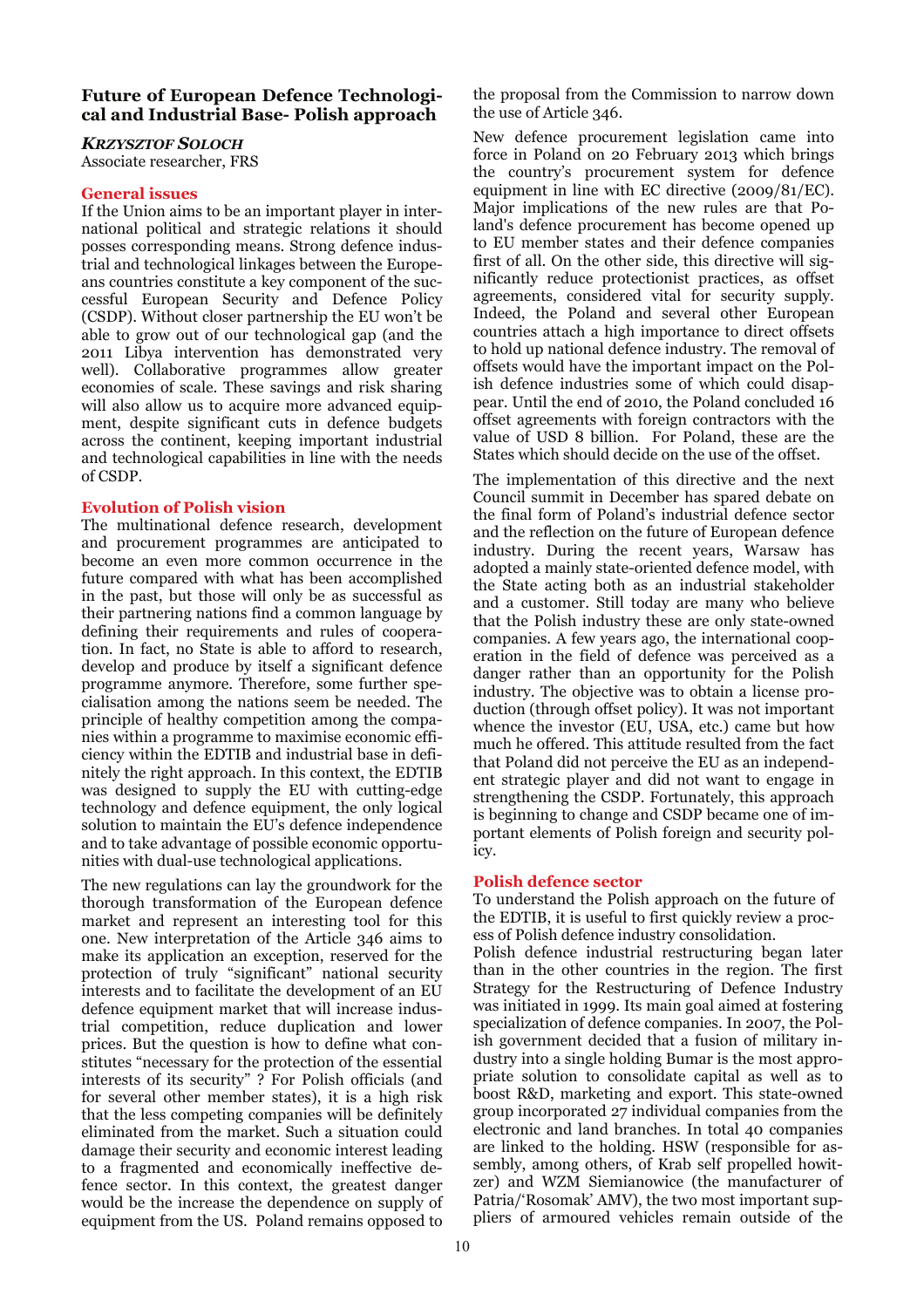In the meantime, the Polish government had launched the privatization process of 13 remaining defence companies. The revenues earned by the privatization of these companies were used to cofinance other restructuring activities. As a consequence of the strategy of structural transformation, the majority of the Polish defence industry will therefore remain state-owned.

In 2001, EADS/CASA acquired a 51 % stake in the small aircraft company PZL Warszawa-Okecie, and Pratt & Whitney Canada was selected in March 2002 by the Polish MoD as a strategic investor in the aircraft engine manufacturer WSK PZL Rzeszow. AgustaWestland, Pratt & Whitney and Sikorsky have taken over formerly state companies PZL Swidnik, WSK and PZL Mielec, respectively. The heartland of Poland's aerospace sector is now dubbed Aviation Valley. With these investments, the aerospace industry became the most competitive, providing components and aero structures for their parent companies. Thus, these aeronautic companies are integrated into the global supply chain as subsidiaries of leading European and US corporations.

Nowadays, four scenarios consolidation of Polish industry are possible: 1. status quo, 2. creating a new group, 3. the creation of two holding around Bumar and HSW and finally 4. further consolidation initiated by Bumar.

This chaotic consolidation is due to the fact that Poland has never adopted a real industrial policy strategy. The decision taken by the Government on the consolidation will impact the Polish position on the strengthening of EDTIB. A new step in the consolidation of the Polish defence industry was taken with the rebranding of the Bumar Group as a Polish Defence Holding (PHO) last May. The PHO would like to become a major force in consolidating the polish fragmented defence market and intensify cooperation with players in the domestic market and abroad. In order to do this, the PHO wants to merge with SHW. Although negotiations between the PHO and HSW are underway, they reflect a new approach adopted by the largest Polish manufacturer. It aims to significantly increase its spending on research and development to some 337 million zloty this year, up 42, 7 % from 236, 2 million zloty a year earlier.

#### **Consequences for the EDTIB Model**

So, the most important question is how to maintain continuity and security of supply, to maintain and develop cutting-edge technologies at a better price and to find a balance between nationally-embedded production and a more open, competitive EU market. For Poland, the regional specialization and creation of centres of excellence can stimulate the strengthening of EDTIB. In Poland this role could be played by the Aviation Valley.

It's obvious that apart from national demand, the Polish companies badly need inflow of foreign capital and technology, which can be mostly guaranteed, by offsets, the polonization of the procured equipment which is one of the key MOD goals for the coming years. In the same time, those companies would become less dependent from the Polish MOD through international cooperation. In this context, the Polish government should adopt European approach and promote multinational investment programs and R&D projects in armaments as a means of developing and procure weapons. In this way, Warsaw could support its defense industry and, at the same time, contribute to the development of the EDTIB. It's necessary to maintain a diverse and robust military R&D and versatile defence industry.

Interesting case is the joint offer of MBDA and Polish Bumar group of the "Shield of Poland" system of systems for air defence. The Polish side would be responsible for radiolocators and systems of command and the French for the Aster 30 and VL MICA missiles. The European partner agreed to participate in development and further exports of system combining its missiles with Polish electronics, command and control systems and various other sub-systems. Cooperation with MBDA could permit the Polish industry to bridge the tech gap and in the second time, allow to the Polish industry to export its technology in radio location and C4ISR systems. Indeed, providing medium-range air defense with lower-tier missile defense capabilities for Polish armed forces will require the cooperation of Polish industry with its technologically advanced foreign partners. The strategic approach that Warsaw took in developing these capabilities centers around a long-term partnership between the Polish government and defense industry and foreign partners.

For its part, Raytheon offers his solutions for short range and medium range air and missile defense (PAC-3 MSE) which could complement Poland's agreement with the US to host the land-based element of the European Phased Adaptive Approach (EPAA) beginning in 2018, which is the US contribution to NATO's missile defense capability that is designed to address the potential of long-range ballistic missile (LRBM) threats to Europe. In this context, Warsaw and Washington signed, in September 2011, a Reciprocal Defense Procurement Agreement (RDPA) aimed enhancing bilateral cooperation in security and defense by "greatly" reducing barriers to trading defense articles between the two countries. The accord requires both countries to give up national preference in purchasing weapons. They must also exchange information related to the purchase of arms, as well as protect acquired technology and intellectual property, including software. This agreement is criticized by many groups in Poland as bad for Polish industry, due to the inequality existing between the Polish and US military industry capabilities. By this agreement, the Americans also want to strengthen their presence in Poland (partnership between Sikorsky Aircraft Corporation and PZL Mielec). However, one should not overestimate this agreement was also signed by other European countries.

Another similar project concerns Polish upcoming tracked fighting vehicle program. BAE Systems (and more specifically BAE Systems Hägglunds AB) has teamed with PDH to win a contract and to offer a family of 25-ton-plus tracked fighting vehicles to